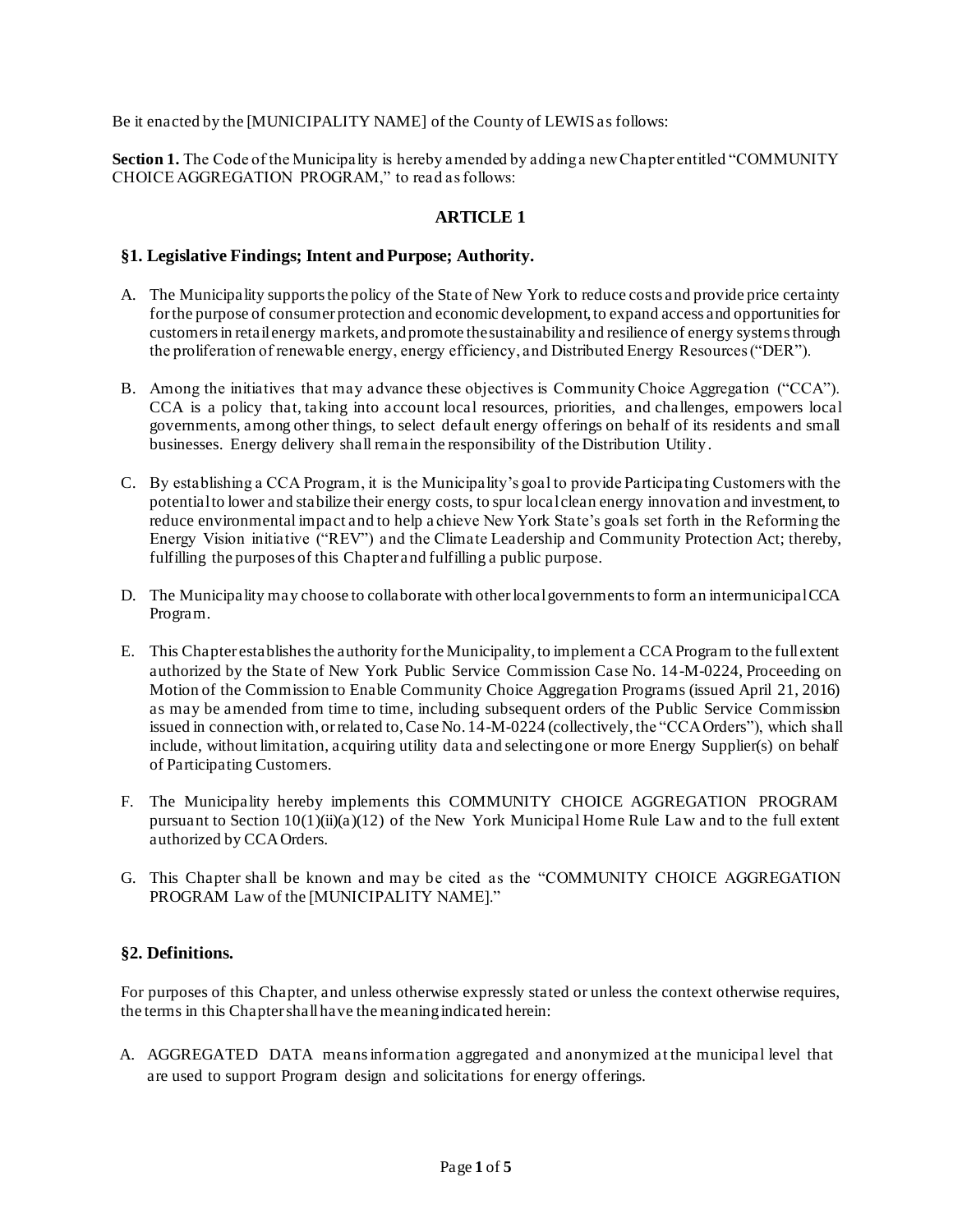- B. CCA ADMINISTRATOR means the third-party duly authorized to administer the CCA Program including without limitation to request Aggregated Data and Customer Specific Data; to solicit Energy Offerings on behalf of Default Customers; and to offer Participating Custom ers additional opportunities to participate or enroll in programs or projects related to DER. The CCA Administrator shall be responsible for program organization, administration, procurement, communications, and for meeting all requirements for program implementation specified in the CCA Orders, unless otherwise specified.
- C. CCA ORDERS means the PSC's Order Authorizing Framework for Community Choice Aggregation Opt-Out Program, issued on April 21, 2016 in Case 14-M-0224, "Proceeding on Motion of the Commission to Enable Community Choice Aggregation Programs," as it may be amended from time to time, including subsequent orders of the Public Service Commission issued in connection with, or related to, Case No. 14-M-0224
- D. COMMUNITY CHOICE AGGREGATION PROGRAM or CCA PROGRAM means the Community Choice Aggregation Program enabled by this local law.
- E. CUSTOMER-SPECIFIC DATA means personal data and utility data for Default Customers including without limitation customer of record's name, mailing address, account number, and primary language, if available, and any customer-specific alternate billing name, and address.
- F. DEFAULT CUSTOMER means a customer of electricity and/or natural gas services eligible to participate on an opt-out basis in the CCA Program (as set forth in the CCA Orders) or a customer who subsequently becomes eligible to participate in the CCA Program.

To the extent permitted by the CCA Orders, the Municipality may further limit Default Customers to specific geographic areas, specific service classes or otherwise defined segments of the Municipal population.

For the avoidance of doubt, a Default Customer must reside or be otherwise located within the geographic boundaries of the Municipality, as such boundaries exist as of the date an Energy Contract goes into effect.

- G. DER PROVIDER means a provider of products and/or services related to Distributed Energy Resources.
- H. DISTRIBUTED ENERGY RESOURCES or DER means local renewable energy projects, community distributed generation (e.g., community renewables), energy storage, peak demand management, energy efficiency, demand response, community resilience microgrid projects, and other clean energy projects and initiatives that reduce cost of service for Participating Custom ers, optimize system benefits, and/or address infrastructure and demand challenges within the geography of the CCA Program.
- I. DISTRIBUTION UTILITY means the owner or controller of the means of distribution of electricity or natural gas in the Municipality. The Distribution Utility also serves as the default supplier of electricity or natural gas preceding the establishment of a CCA Program.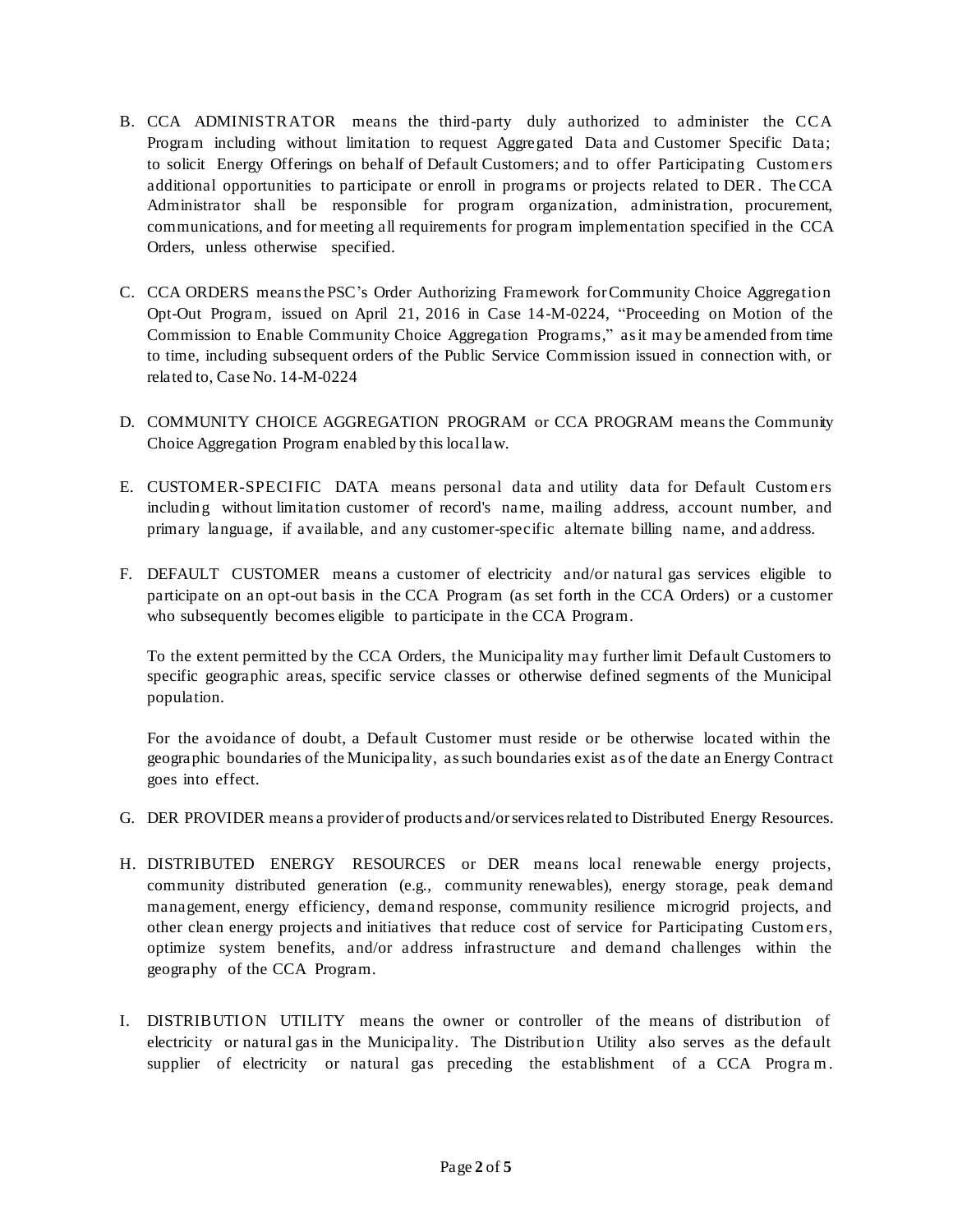- J. ENERGY CONTRACT means an agreement to provide a default Energy Offering to Participating Customers as entered into by and between the Energy Supplier, Municipality and/or CCA Administrator.
- K. ENERGY OFFERING means any product or service authorized by the CCA Orders to be part of a CCA Program, including without limitation electricity or gas supply; community distributed generation; demand response or load management; energy efficiency; or other DER.
- L. ENERGY SUPPLIER means an ESCO, DER Provider, or a provider of other energy products or services that provides a default Energy Offering for Participating Customers in connection with this Chapter.
- M. ESCO or ENERGY SERVICES COMPANY means an entity duly authorized to conduct business in the State of New York as a generator of electricity and/or natural gas or other entity that procures and resells electricity or natural gas.
- N. MUNCIPALITY means the [MUNICIPALITY NAME].
- O. PARTICIPATING CUSTOMER means a Default Customer of the CCA Program who ha s not opted out, and a non-Default Customer of any service class who ha s voluntarily enrolled in the CCA Program.
- P. PUBLIC SERVICE COMMISSION or PSC means the New York State Public Service Commission.

#### **§3. Authorization of a Community Choice Aggregation Program.**

- A. A Community Choice Aggregation Program as set forth more fully herein, is hereby authorized by the Municipality, which the Municipality may implement to the full extent authorized by the CCA Orders.
- B. The Municipality may enter into Energy Contracts with one or more Energy Supplier(s) on behalf of Participating Customers.
- C. The Municipality may enter into one or more agreements with other municipalities, non- profits, consultants, and/or other third parties to: i) develop and implement the CCA Program; ii) act as CCA Administrator and/or iii) develop offers of DER products and services to Participa tin g Customers.
- D. The operation and ownership of the utility service shall remain with the Distribution Utility. The Municipality's participation in the CCA Program constitutes neither the purchase of a public utility system, nor the furnishing of utility service. The Municipality shall not take over any part of the electric or gas transmission or distribution system.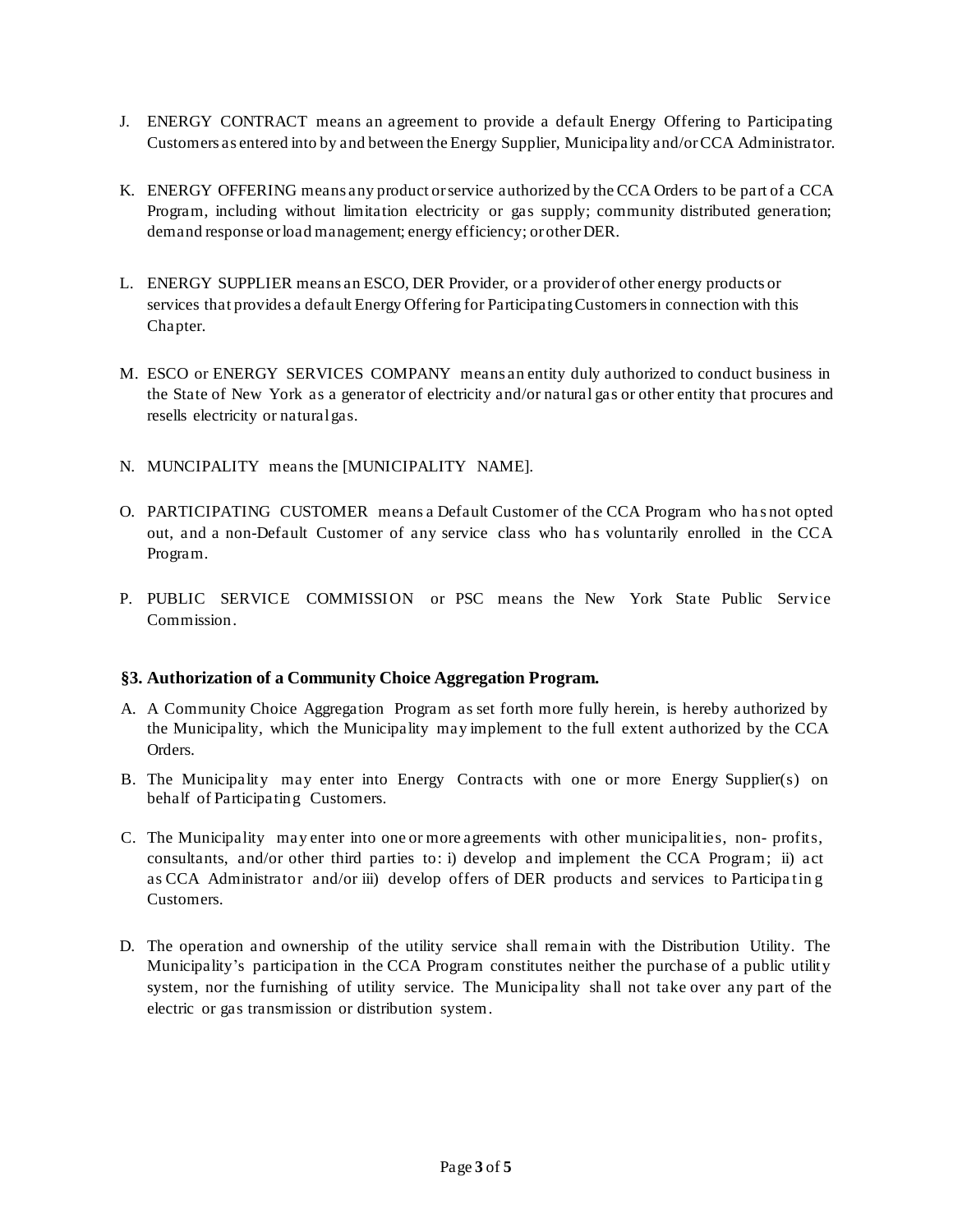E. The Public Service Commission supervises retail and DER markets and participants in these markets through regulatory authority, which includes rules relating to the eligibility of participating ESCOs and DER Providers, the operation by which they provide energy services, and the terms on which they may enroll customers.

# **§4. Eligibility.**

- A. All Default Customers shall be enrolled in the CCA Program on an opt-out basis. Such Default Customers will have the right to opt-out of the CCA Program before an Energy Contract goes into effect or dis-enroll any time thereafter with no penalty. Such Default Customers who do not opt-out before the Energy Contract goes into effect will be enrolled automatically.
- B. The CCA Administrator shall issue one or more solicitation(s) to Energy Suppliers to provide a default Energy Offering(s) to Default Customers and may then award an Energy Contract(s) in accordance with the CCA Program, this Local Law, and the CCA Orders.

# **§5. Opt-Out Process.**

- A. The CCA Administrator shall cause the mailing of a program notification letter, printed on municipal letterhead, to Default Customers at least 30 days prior to customer enrollment. The letter shall include information on the CCA Program and the Energy Contract executed with the selected Energy Supplier(s) including specific details on rates, price, benefits, services, contract term, and methods for opting out of the CCA Program. The letter shall explain that Default Customers who do not opt-out will be enrolled in the CCA Program under the Energy Contract terms and that information on those customers, including energy usage data, will be provided to the Energy Supplier.
- B. After the initial 30 day opt-out period, all Participating Customers shall have the option to dis-enroll from the CCA Program at any time without penalty.

# **§6. Data Protection Requirements.**

- A. CCA Administrator may request Aggregated Data and Customer Specific Data from the Distribution Utility.
- B. Customer-Specific Data shall be protected in a manner compliant with, collectively, (i) all national, state and local laws, regulations and other government standards relating to the protection of information that identifies or can be used to identify an individual Default Customer or Participating Customer that apply with respect to the Municipality or its representative's processing of confidential utility information; (ii) the Distribution Utility's internal requirements and procedures relating to the protection of information that identifies or can be used to identify an individual Default Customer or Participating Customer that apply with respect to the Municipality or its representative's processing of confidential utility information; and (iii) the CCA Orders and PSC rules, regulations and guidelines relating to confidential data.
- C. The CCA Administrator shall enter into an agreement with the Distribution Utility that obligates each party to meet the above provisions of this paragraph.

# **§7. Administration Fee.**

The CCA Administrator may collect, or cause to be collected, fees from Energy Suppliers and/or funds from Participating Customer payments to pay for administrative costs associated with operating the CCA Program.